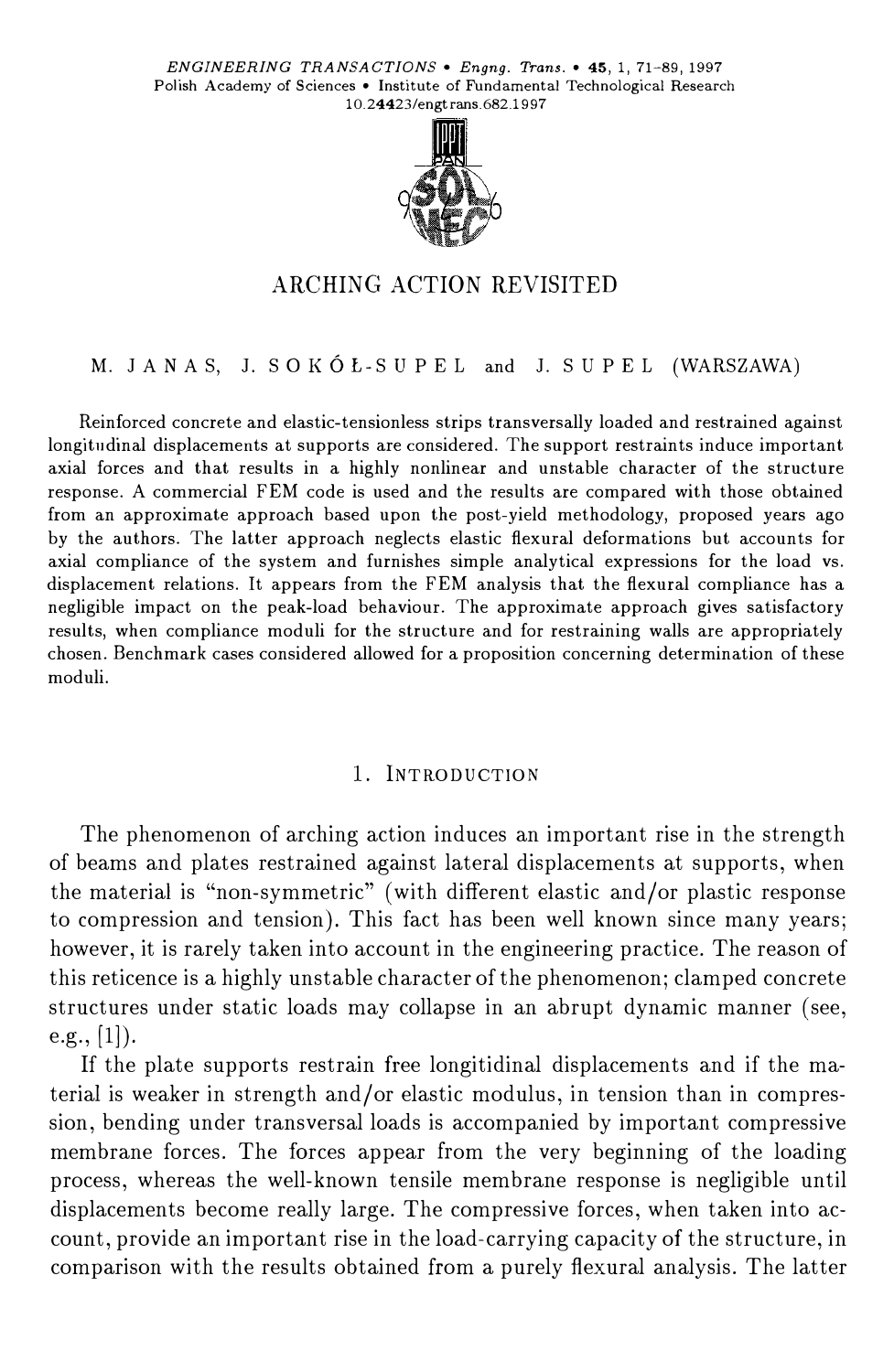appears, in the case considered, to be kinematically inadmissible. This fact explains a known paradox concerning plastic response of reinforced concrete plates: tests give frequently collapse loads superior to the corresponding upper bounds of the load obtained analytically. This discrepancy cannot be quantitatively explained by the effects of reinforcement hardening and large deflections neglected in the limit analysis.

However, when a consistent limit analysis that satisfies the "internal compatibility" of flexural collapse [2] and accounts for the corresponding axial forces is used, the results strongly overestimate the structure carrying capacity. This is due to the fact that the structure undergoes simultaneous bending and compression and, therefore, its response is very sensitive to geometry changes neglected in the limit analysis. These changes may be accounted for in the framework of an extended limit analysis known as the post-yield approach,  $[3-6]$  or by using its version inherent to the deformation theory  $[1, 7, 8]$ . In this way, instantaneous collapse loads may be easily obtained plotted against increasing deformation of the structure. However, because of early elastic deformations, the real ultimate peak load is always lower than the initial limit-analysis value obtained for undeformed structure. The rigid-plastic approach cannot determine the deformation at which, in reality, the collapse appears. Therefore, for practical purposes the ultimate-peak load has to be determined as the instantaneous collapse load of the structure deformed up to an assigned displacement value provided by experimental data [8, 9].

The ultimate peak load may be obtained analytically from the post-yield analysis [13], when taking into account only membrane elastic compressibility of the structure and neglecting the corresponding flexural deformations. Unfortunately, a corresponding compliance modulus should be somewhat arbitrarily chosen. In the sixties and early seventies, when the problem was "en vogue", a complete elastic-plastic large-displacement analysis of the problem was practically impossible and approximate approaches were the only way to deal with it.

Taking into account that the unstable structural response is extremely sensitive to the support conditions and material data, reticence of the structural engineers to apply the approximate approaches may be easily understood. However, one can wonder why the effect, whose importance for the structure strength has been confirmed in many experimental studies  $[8-12]$ , does not attract attention nowadays, when commercial computational FEM codes permit, at least theoretically, to proceed with a complete nonlinear structural analysis. We believe that this reticence results from the uncertainty and complexity concerning determination and introduction of the input data needed in the FEM codes, as well as from random numerical problems accompanying strongly nonlinear FEM analysis. Therefore, it seems necessary to furnish the designer with a tool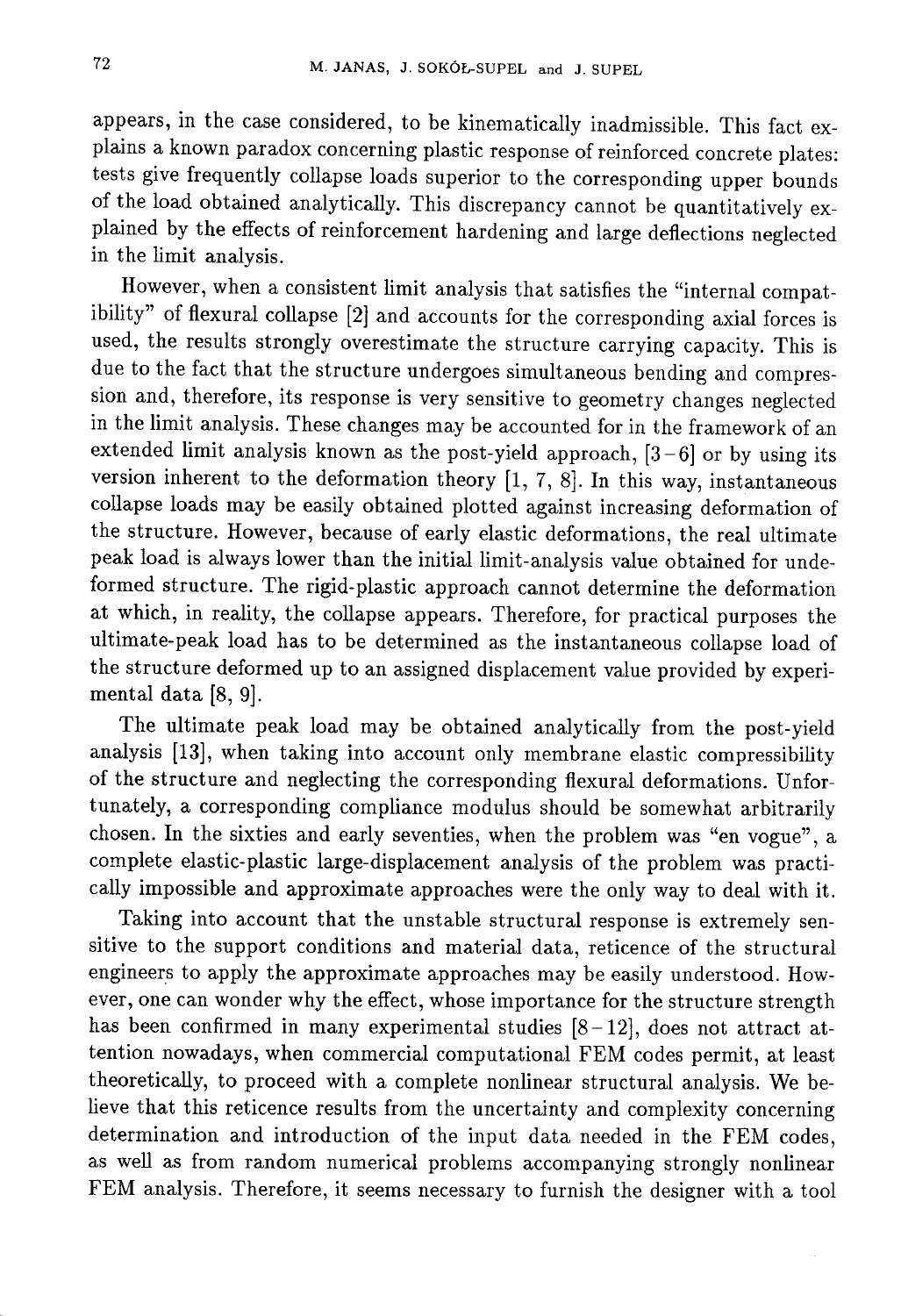enabling him to deal with the discussed problem, with the complexity level comparable to the level of the analysis based on the strength of materials. Therefore, we revisited the problem using our old approach  $[13]$  and comparing its results to a nonlinear elastic-plastic incremental simulation using a FEM code [14]. The goal is to evaluate the importance of the flexural deformability neglected in the approximate analysis [13] and to allow for an appropriate choice of the values for the parameters needed in the latter.

The considerations presented here are limited to cases of beams and strips, but the approach may be extended (see  $[6, 13]$ ) to slabs.

## 2. POST-YIELD ANALYSIS

The principle of the post-yield approach consists in the use of the limit analysis techniques for determination of instantaneous collapse loads of the structure deformed to a chosen level. In this way a sequence of collapse loads is obtained, which - when plotted against a reference displacement - describes a load-deflection curve of the quasi-static structure response. This post-yield curve characterizes geometrical hardening (or softening) of the structure. The collapse mode describing the deformed configuration of the structure may be either a continuation of the incipient plastic flow or, if automatic procedures are used (e.g., in [15]), it may be updated at each step of the deformation process. Hence, the deformation described by a sequence of collapse modes, is dependent exclusively on purely plastic deformation.

Such an approach, neglecting the contribution of elastic deformation to configuration changes, can describe relatively well the advanced deformation processes, when elastic strains are negligible in comparison with the plastic ones. In an early phase of the process, elastic deformation may be of the same order or more important than the purely plastic one. However, in the early phase the changes of configuration due to deformation are, in most cases, of small importance. Therefore, the rigid-plastic model is acceptable in both the cases. This approach using, as follows from the limit analysis theory, the associated plastic flow rule, was applied to many structural cases, e.g., to plates  $[4-6, 16]$  and frames [17]. It was also generalized to the analysis of inadaptation processes [18]. A conceptually identical approach but using a deformation-type plastic theory instead of the flow rule, was applied to concrete-oriented analyses  $[1, 7-9]$ .

Unfortunately, the rigid-plastic post-yield approach appears to be unsatisfactory in the case of an unstable structure behaviour at the early phase of the deformation. For example, elastic deformations contribute considerably to the nonlinear character of the response for slender structures undergoing simulta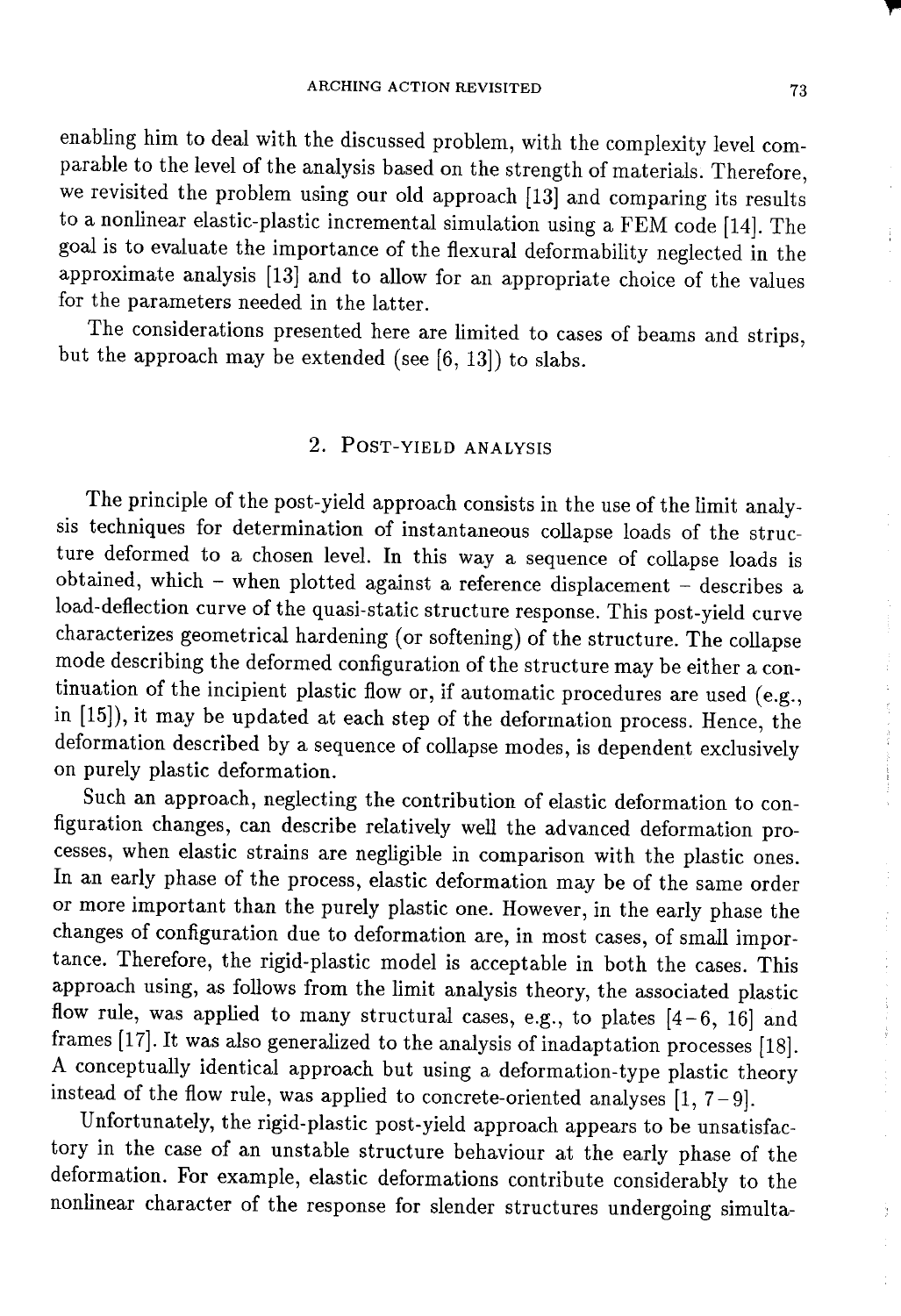neous bending and axial compression. This is, namely, the case of structures built of a material with different yield points in compression and tension. Important compressive axial forces appear from the very beginning of the deformation process, when such a structure undergoes bending under transversal loads and support restraints prevent free longitudinal displacements. To visualize the importance of this effect, load-deflection curves are given in Fig. 1 a for a clamped weakly reinforced concrete strip (Fig. 2) loaded by a concentrated force at the midspan. The results concern the cases of restrained and free longitudinal displacements at supports. They are obtained from an incremental FEM simulation using elastic-perfectly plastic tensionless model for the concrete. Details on the FEM analysis are given in the next section. The rigid-plastic curve obtained from the post-yield analysis in the case of restrained supports will commence with the maximum value at zero deflection and will strongly differ, at the early stage, from the real curve. In the case of free longitudinal displacements at supports, the influence of the initial geometrical nonlinearity is indiscernible and the rigid-plastic model represents well the response. The early phase of the response is given in details in Fig. 1b to show that the restrained strip is significantly more rigid in the elastic (but nonlinear because of the tensionless response of the concrete) and in the elastic-plastic phases than the unrestrained strip.

To avoid errors induced in the early phase by the rigid-plastic model, elastic deformations must be accounted for in some manner. The compressive axial force is responsible for the unstable character of the structure response and the evolution of this force depends upon the elastic compliance in the longitudinal direction. Therefore, this compliance should be necessarily taken into account. On the other hand, elastic deformations corresponding to curvature changes in elastic and elastic-plastic zones do not influence qualitatively the structure behaviour. These observations became a basis of an approximate method for the analysis of the arching-action behaviour [13]. This approach neglecting flexural elastic-plastic deformations may be applied in the framework of the post-yield methodology. A similar approach was applied later to circular plates with partial fixity [19] and to the punching analysis of concrete slabs [20]. We recall below its main results, following [13]. For sake of self-consistency of the paper, details on the assumptions and the procedure are recalled in the Appendix.

The example used to illustrate the method is a clamped centrally loaded strip (Fig. 2) of span  $L$  and height of the cross-section  $h$ . It is built of a tensionless elastic-perfectly plastic material with the yield stress  $\sigma_c$ . Reinforcement layers of the area A and the yield stress  $\sigma_s$  may be posed at one or two external faces of the cross-section.

Elastic compliance in the longitudinal direction of the support and of the strip is modeled by appropriate springs shown in Fig. 2; the support-spring model is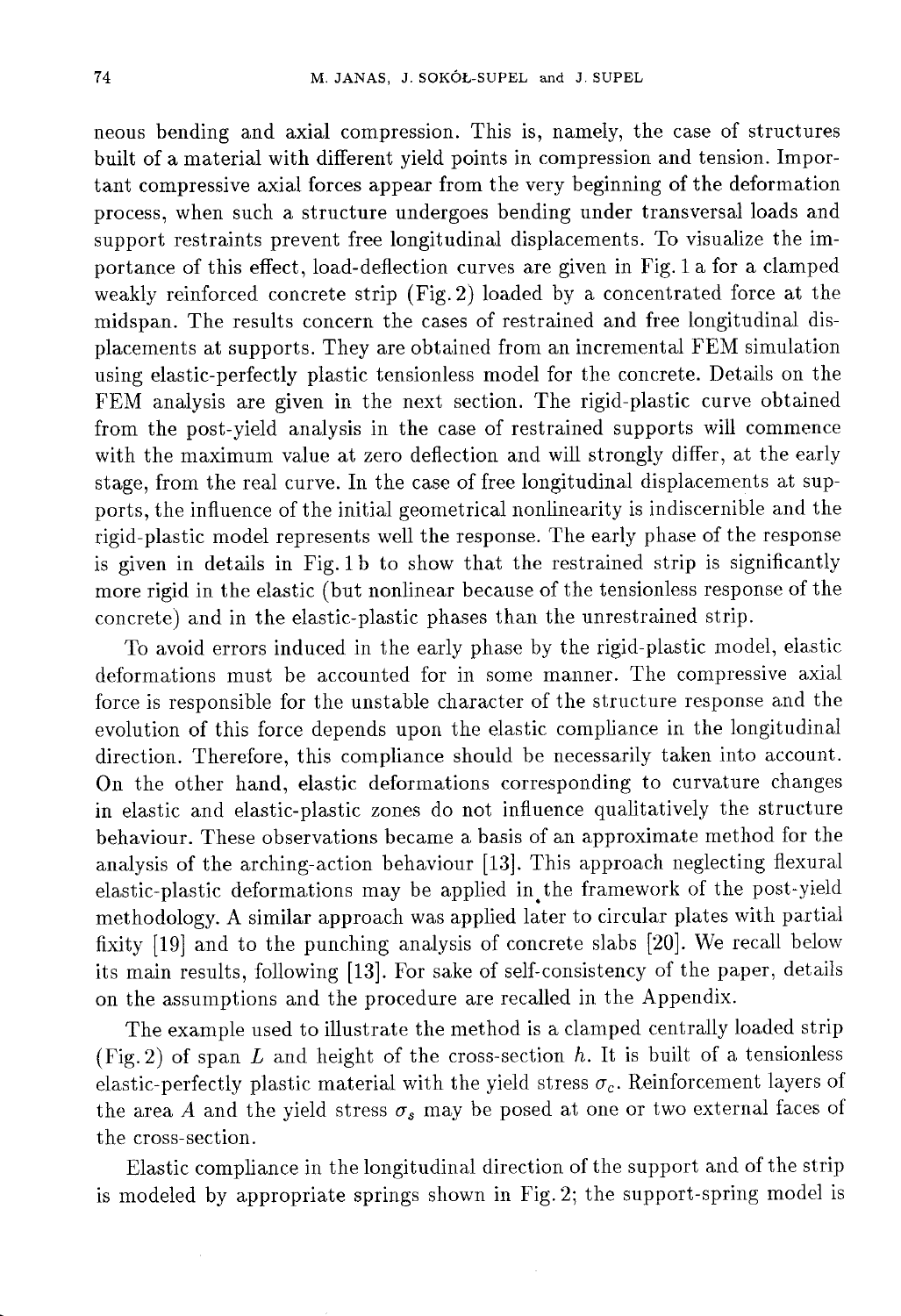

FIG. 1. Load-deflection curves obtained from the incremental FEM analysis for a clamped, symmetrically reinforced concrete strip with a span-to-thickness ratio  $L/h = 14$ .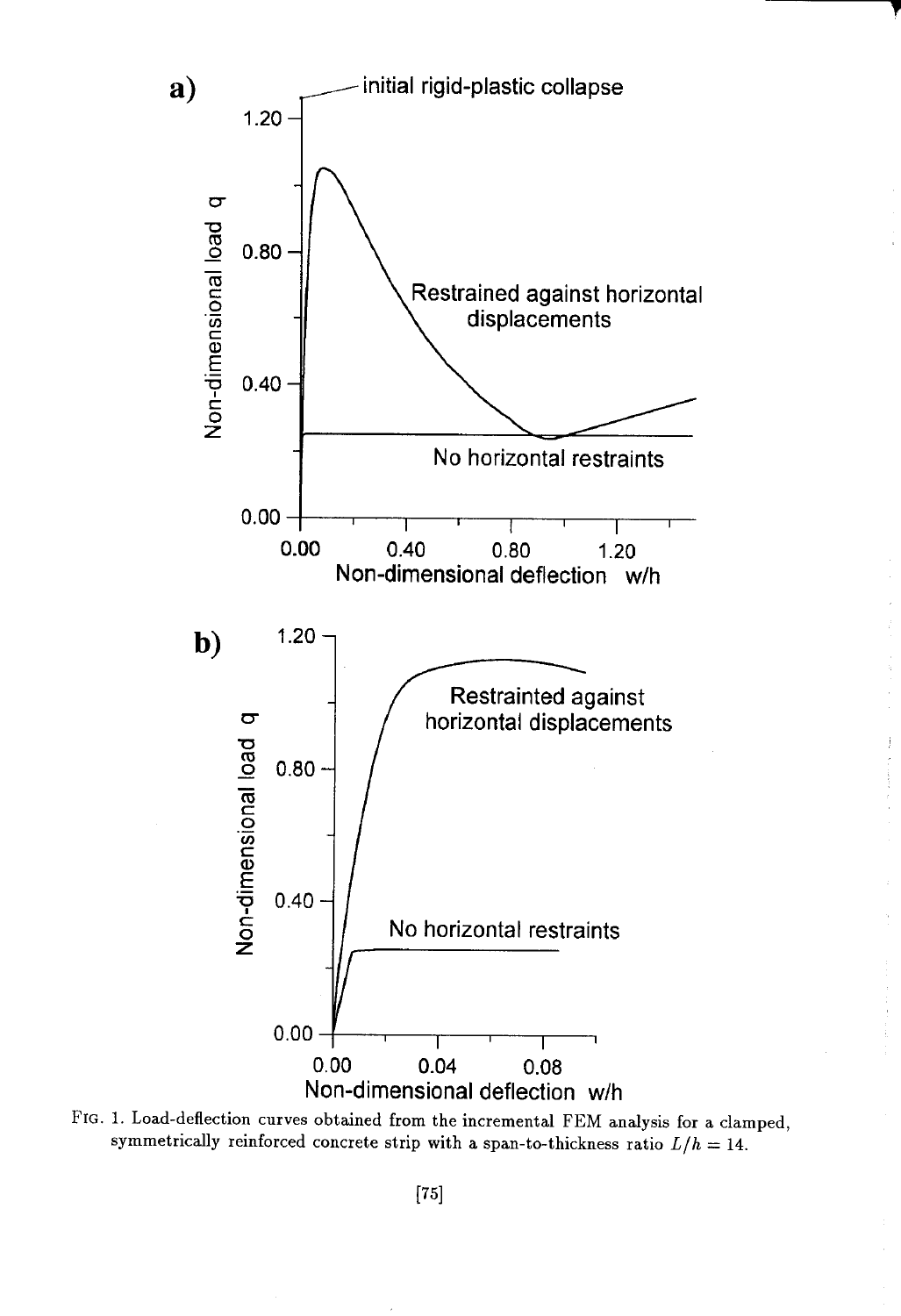

FIG. 2. Clamped strip with the collapse mode assumed in the post-vield analysis; elastic compliance is modeled by springs.

exact, whereas the strip spring represents only a reduced average compliance of the entire structure. Depending upon the modulus of the springs, the approach may cover all the cases: from the unrestrained supports to the purely rigid-plastic post-yield behaviour.

Following the rigid-plastic model of the post-yield approach, the instantaneous collapse mode of the structure consists of rigid-body rotations around the supports (Fig. 2) and, therefore, plastic deformations appear only at the central and support plastic hinges. Kinematical compatibility of the plastic flow of the deformed structure needs the instantaneous relative rotation axes in all the hinges lving in one horizontal plane. Position of this plane, together with a relation for the elastic shortening rate of the strip, determine positions of neutral axes for the generalized plastic strain rates; following the plastic flow law, they coincide with neutral axes for normal stresses. Equilibrium of the stresses gives a linear differential equation for the axial force  $N$  with respect to the central deflection w. Its solution, together with unstressed initial conditions ( $w = 0, N = 0$ ), describes the evolution of the non-dimensional force  $n = N/N_0$  as a function of the current non-dimensional central deflection  $\alpha = w/h$ :

(1) 
$$
n = (1 - e^{\varepsilon \alpha}) \left( k + \frac{1}{\varepsilon} \right) - \alpha.
$$

The reduced elastic compliance ratio  $\varepsilon$  is:

$$
\varepsilon = \frac{8Eh^2}{\sigma_c L^2}
$$

and  $k$  describes plastic characteristics of the cross-section. For a tensionless singly reinforced and for a doubly reinforced symmetrical cross-sections, respectively,  $k$  is expressed as follows:

$$
(3) \t\t k=1-\eta_b-\eta_t, \t k=1
$$

with  $\eta_b$ ,  $\eta_t$  representing intensities of the bottom (central hinge) and top (support) reinforcement, respectively:

$$
\eta = \frac{A\sigma_s}{h\sigma_c}
$$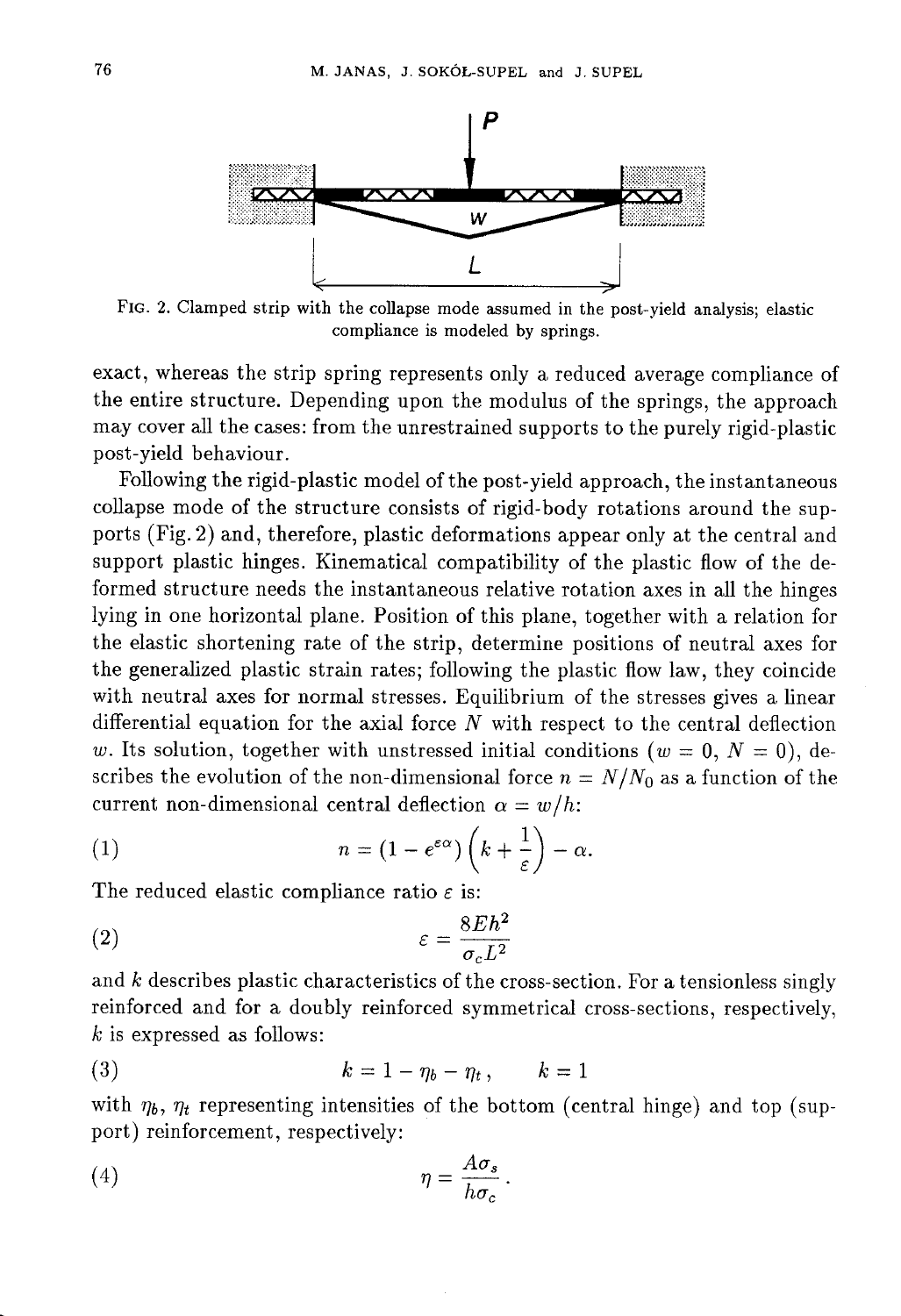The plastic moduli of the cross-section are:

(5) 
$$
M_0 = \frac{\sigma_c h^2}{8}, \qquad N_0 = \frac{\sigma_c h}{2}.
$$

When the value of the axial force  $(1)$  is introduced to the equation of the limit equilibrium of the structure, one obtains the relation for the load-deflection curve looked for,

(6) 
$$
q = \frac{PL}{8M_0} = q_Y + (k - \alpha)^2 - \left[k - (1 - e^{\epsilon \alpha})\left(k + \frac{1}{\epsilon}\right)\right]^2
$$

The non-dimensional collapse load  $q_v$  corresponds to simple bending with free horizontal displacements, i.e. in absence of the axial forces. The curves (6) for different compliance ratios  $\varepsilon$  are given in Fig. 3. The case  $\varepsilon = 0$  represents the purely flexural response, and  $\varepsilon \to \infty$  the rigid-plastic model. For an advanced deformation process a pure membrane response appears, corresponding to the



FIG. 3. Approximate load-deflection analytical curves (6) for the strips with different compliance ratios.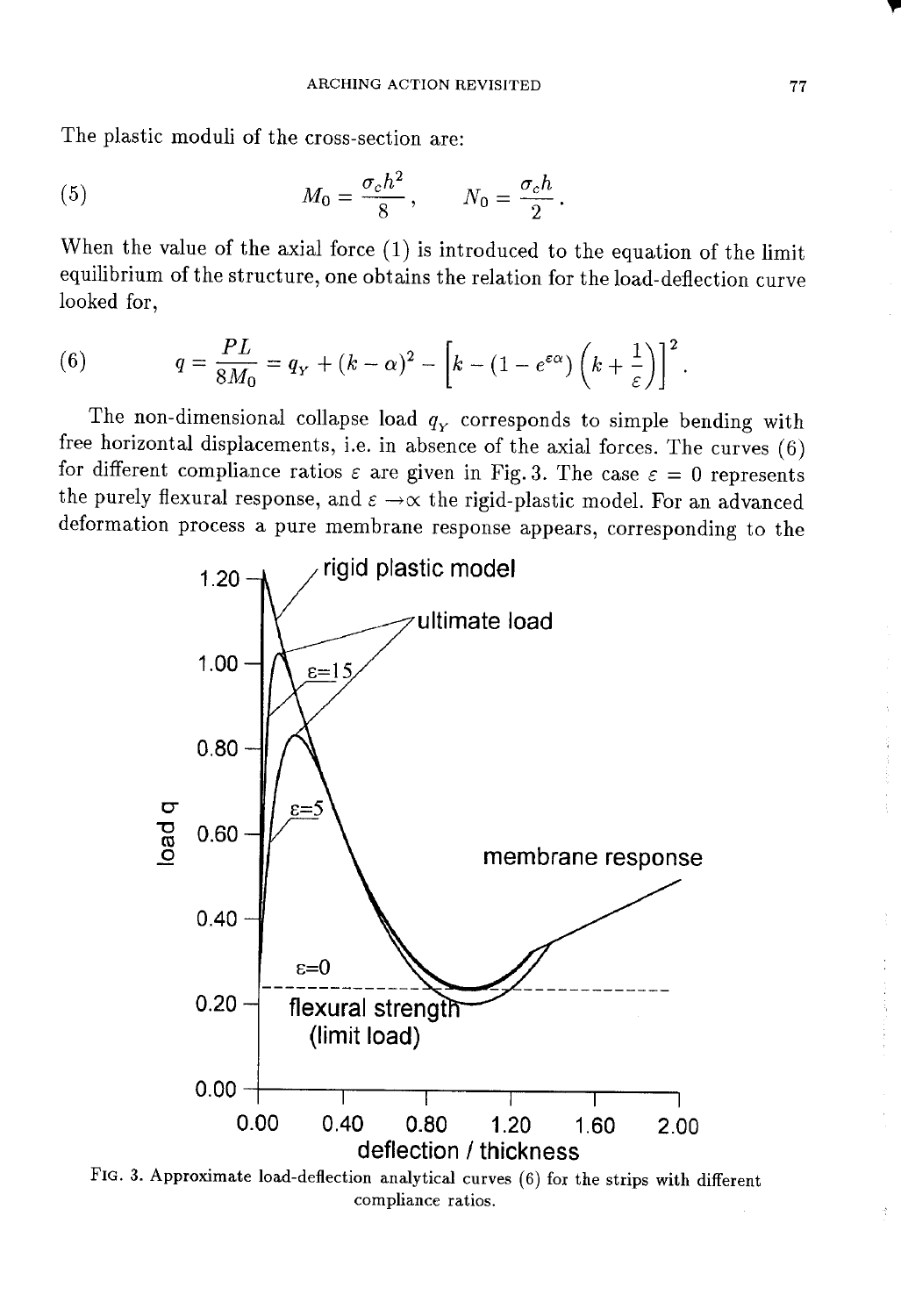straight part of the plot. The membrane response is, of course, independent of the elastic characteristics of the structure. A small intermediate phase is neglected for the sake of simplicity.

The above results are directly applicable also to other symmetric loading cases of the clamped strip.

It is obvious that the ratio  $\varepsilon$  is only a conventional representation of the average longitudinal compliance of the strip. In reality this compliance depends upon the moment-to-force ratio  $M/N$  and, therefore, is variable along the strip axis. It was proposed in [13], following some observations concerning test results, to determine the value of  $\varepsilon$  by using a reduced Hooke modulus E equal to one half of the nominal modulus of the material at compression.

Since the results, and especially the peak-load value depend very strongly upon the choice of the compliance ratio, its values should be assumed on the basis of a more exact analysis.

#### 3. FEM INCREMENTAL ANALYSIS

The incremental FEM analysis was conducted using the ABAQUS program [14]. Calculations were performed on the CRAY CS-6400 belonging to the Computer Center of the Warsaw University of Technology.

To allow for a quantitative comparison of the results of the FEM analysis with the results of the discussed above approximate approach [13], the same constitutive material model is adopted in both cases. This concerns the elastic-perfectly plastic tensionless material of the strip core and perfectly thin elastic-plastic reinforcement layers uniaxially stressed. Tangential stresses being disregarded, as in the classical Bernoulli beam theory, the core material is considered to yield under uniaxial stress. Therefore, the associated plastic flow rule implies the coincidence of the sign of axial stresses with that of the plastic strain rate. This remark is important, because in the post-yield approach applied to concrete structures the coincidence concerns the signs of stresses and strains (a deformation-type theory).

The influence of a tensile strength of the concrete  $\sigma_t$  neglected in the above model was evaluated in the case of unreinforced cross-section, where it should be relatively most significant. The concrete behaviour in compression is, as before, elastic-perfectly plastic. In tension it is elastic up to the peak tensile strength  $\sigma_t = 0.09\sigma_c$  followed by a linear softening until zero strength at the full crack opening. To avoid a mesh-sensitivity of such a model, the Hilleborg softening criterion is adopted, with the full crack opening of 0.05mm smeared along one element length. This influence is shown in Fig. 4; it practically disappears well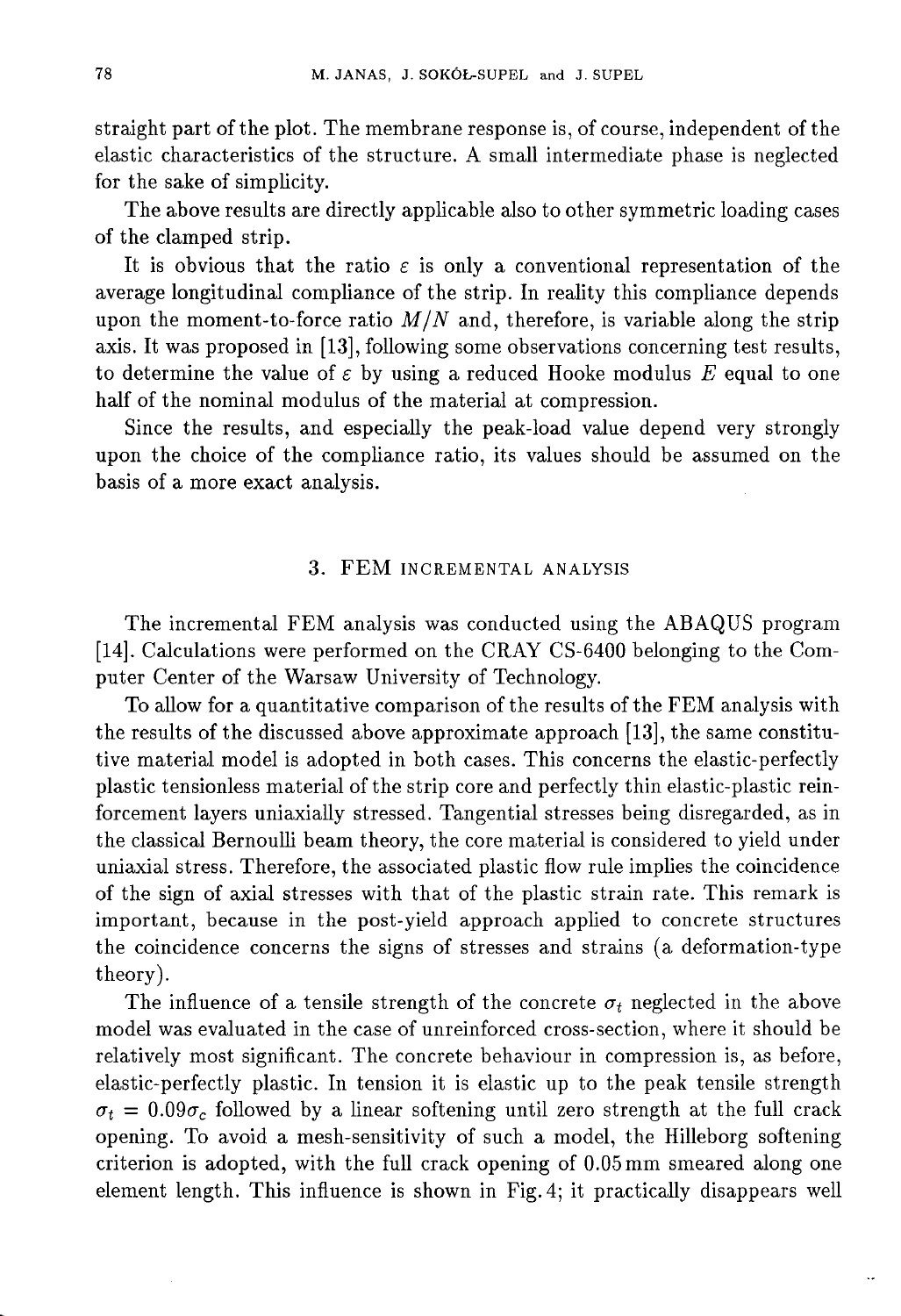before the phase near the ultimate load, which is of principal practical interest. Therefore, in the main part of the study the concrete is assumed to be tensionless.



FIG. 4. Early stage of unreinforced elastic-perfectly plastic strip with and without a limited tensile strength and ductility of the concrete accounted for; incremental analysis.

The finite elements used are standard plane beam elements B21 from the Abaqus [14] catalogue. These were 2-node linear elements with uniaxial reinforcement layers. Because of the particular character of the tensionless response, the number of integration points across the thickness had to be remarkably larger than that normally recommended.

The incremental equilibrium equations were based on the small-strain largedisplacements and large-rotations beam theory. They were integrated, following a standard Abaqus algorithm, using the Newton method. The procedure was displacement-controlled and was continued up to the state of advanced tension membrane response. Nevertheless, the main interest, and the more precise results concern the early phase of the structure response, in the vicinity of the ultimate peak load.

Calculations started from a reference case of the clamped strip shown in Fig. 2 with the characteristic data: the strip span  $L = 300$  cm, the cross-section height  $h = 30$  cm, the concrete modulus  $E = 30$  GPa and its compressive strength  $\sigma_c = 40 \text{ MPa}$ ; reinforcement steel:  $E = 210 \text{ GPa}$ ,  $\sigma_s = 250 \text{ MPa}$ . Then, the parametric study concerned the span-to-height ratio  $L/h = 7 - 35$  and the concrete modulus-to-strength ratio  $E/\sigma_c = 250-2250$ . Reinforcement intensity was taken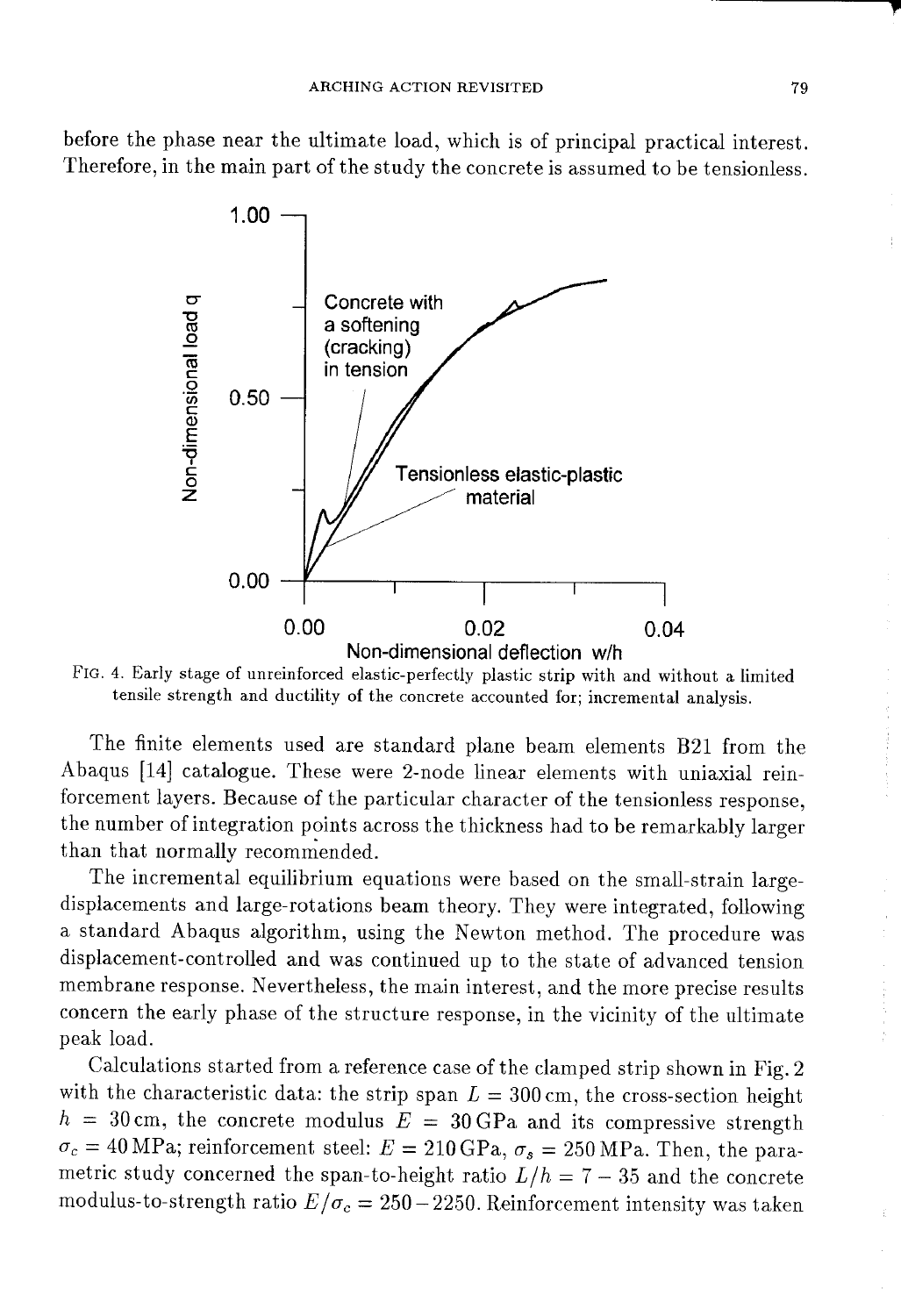from  $0\%$  up to 1.6% for each reinforcement layer; the layers were supposed to coincide with external faces of the strip; they were posed either symmetrically or only at the face undergoing extension.

Results of the incremental analysis confirm that the approximate approach neglecting flexural elastic-plastic deformation may represent qualitatively correctly the real response of the elastic-perfectly plastic structures. The approximate load-deflection curve commences at  $w = 0$  with the load value equal to the flexural carrying-capacity  $q_Y$ , but the real curve climbs very steeply (at least two times faster than in pure bending, see Fig. 1 b) and attains this load at deflection less than 1% of the strip thickness. Therefore, the difference of the two curves is nearly indiscernible in this very early phase. The rise in the instantaneous collapse load of the deformed structure is due to the increase of the axial force. However, the maximum load is attained at a deflection less than 10% of the thickness, well before the axial force attains its maximum. Then, the supportable load that may maintain the structure in the inertia-free equilibrium must decrease, but the curve slope is significantly less steep than at its ascending part. If the load remains unchanged after it attains the maximum, the structure snaps-through in a dynamic way until the horizontal load-deflection path meets the ascending branch of the curve. This problem was dealt with using the approximate approach in [21].

Since the incremental procedure was displacement-controlled, the standard algorithm dealt easily with the instability zone at the peak-load. Some problems occur in certain cases at the minimum-point load, especially for the cases of single and/or discontinuous reinforcement. In the rigid-plastic model the minimum of the curve is strictly equal to the purely flexural load-carrying capacity and corresponds to the zero axial force. Due to elastic deformations, this minimum load is slightly inferior to the flexural value. For very compliant structures this difference may be remarkable. At the following ascending branch, the axial force attains the tensile strength in the weaker of the plastic hinges. Then, a membrane response is continued, represented by a linear load-deflection relation. Its beginning for symmetrical reinforcement is shown in Fig. 6 a. For single reinforcement this response is attained at a more advanced deformation.

When a series of structures are considered with various  $L/h$  and  $E/\sigma_c$  ratios but chosen in such a way that the compliance  $\varepsilon$  (Eq. (2)) remains constant, the load-deflection curves are practically identical. For unreinforced and symmetrically reinforced structures, the coincidence is so exact that the authors suspect that the kernels of the solution of the nonlinear differential equation governing the problem depend exclusively on this parameter. Therefore, the presented cases differ only in the reinforcement (type and intensity  $\eta$ ) and in the compliance  $\varepsilon$ . The same parameters  $\eta$  and  $\varepsilon$  are the only ones that influence the approximate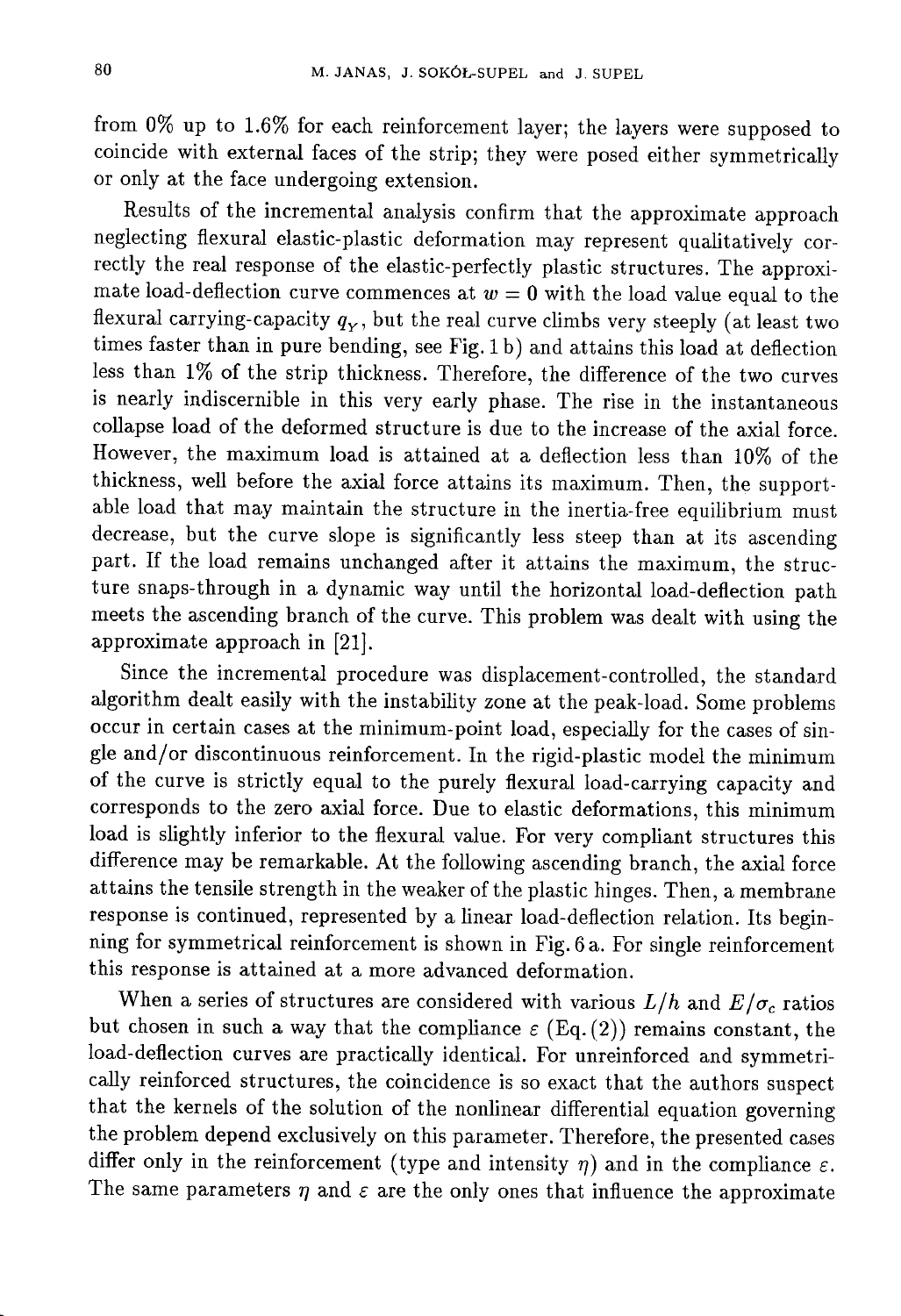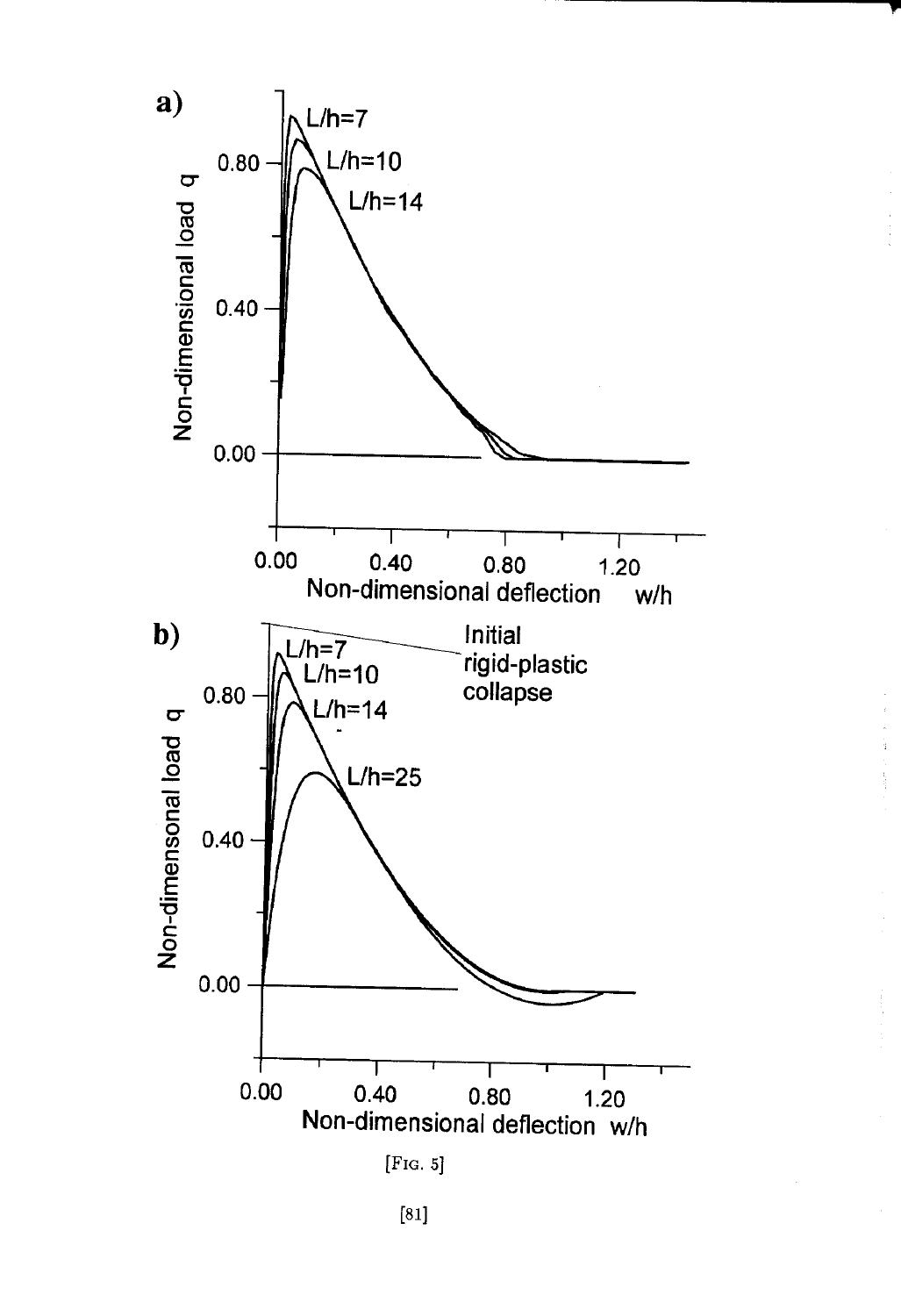

FIG. 5. Unreinforced elastic-plastic tensionless strip: a) incremental FEM analysis; b) approximate analytical results  $(6)$ ; c) early stage – comparison of the FEM (solid curves) and analytical (dashed curves) results for different slenderness ratios.

solution. This fact simplifies a quantitative comparison of both the approaches. The curves are identified in the presented diagrams by the value of the  $L/h$  ratio, whereas the corresponding material reference ratio is always  $E/\sigma_c = 750$ . The non-dimensional form of the load in the figures is taken following  $Eq. (6)$ .

The values of  $\varepsilon$  used in the approximate solution (6) for the comparison with the FEM results are calculated with the Hooke modulus E equal one half of the concrete modulus in compression. In the case of unreinforced strips (Figs. 5), the results following (6) coincide so perfectly with the numerical data that the difference is discernible only in the detail of the early response (Fig. 5c). In the presence of the reinforcement (Figs. 6) the fit would be better if the reduced modulus was taken slightly larger.

Evolution of the axial force for unreinforced and symmetrically reinforced strips is given in Fig. 7, following the incremental and the approximate analytical solutions. Symmetrical reinforcement does not influence results of the analytical approach, whereas its influence on the FEM results is practically negligible. Since the approximate approach represents well the axial force evolution, it may simulate properly the unstable character of the response, this character being induced by the presence of the compressive force.

Only one curve concerning the case of non-symmetric reinforcement is given in Fig. 8. It concerns the reinforcement of the same intensity put on all the faces undergoing extension. The response is qualitatively the same as in the case of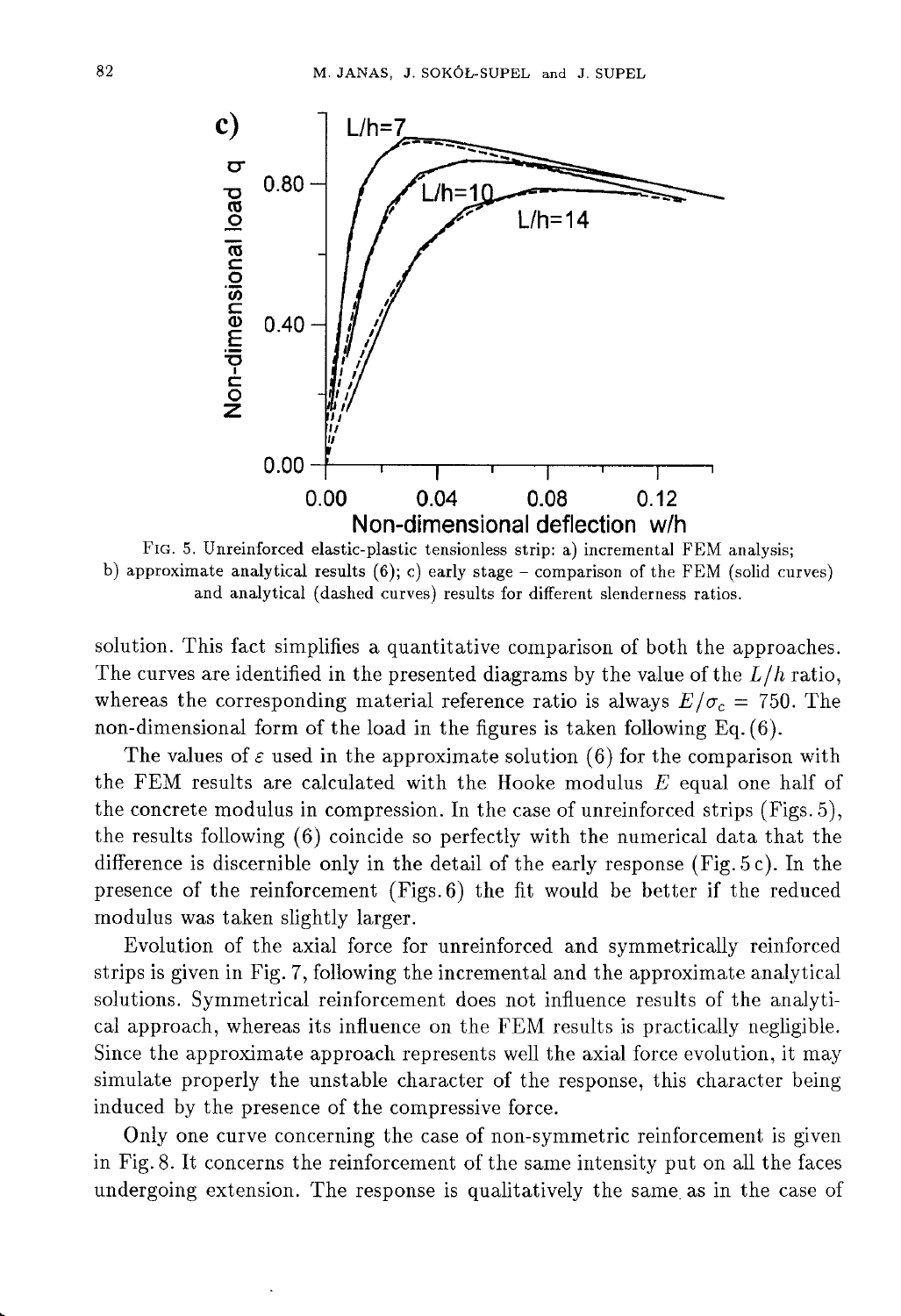

FIG. 6. Comparison of the FEM and analytical results for the strip with a double symmetric reinforcement (0.5% for each layer): a) the whole curve, b) the early stage.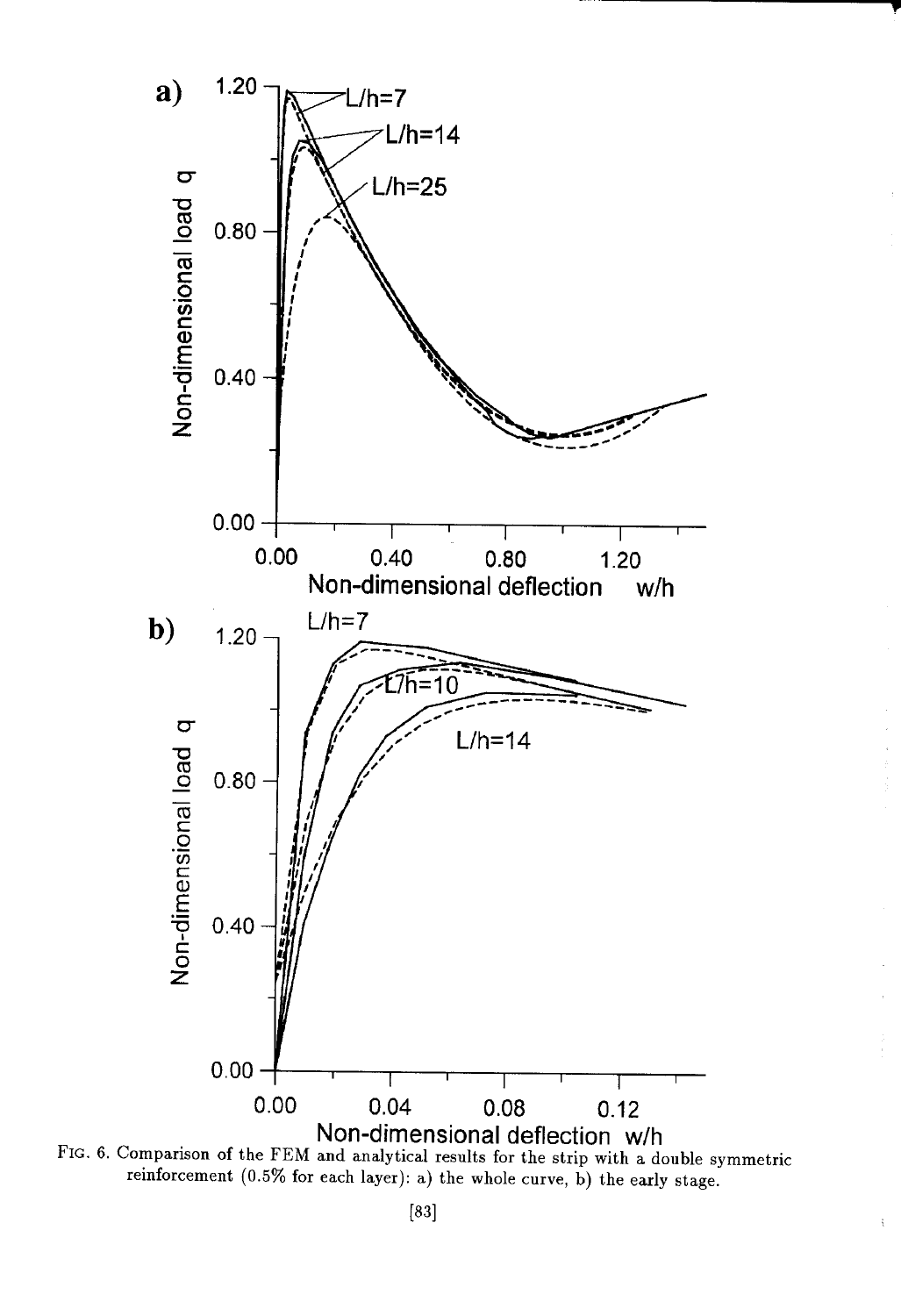

FIG. 7. Evolution of the axial force for the unreinforced (the case following Fig. 5) and reinforced (following Fig. 6) strip: FEM (solid lines) and analytical (dashed line) results.



FIG. 8. Load-deflection curves for a symmetric double reinforcement and for a single reinforcement on the face undergoing extension (0.5% reinforcement for each layer).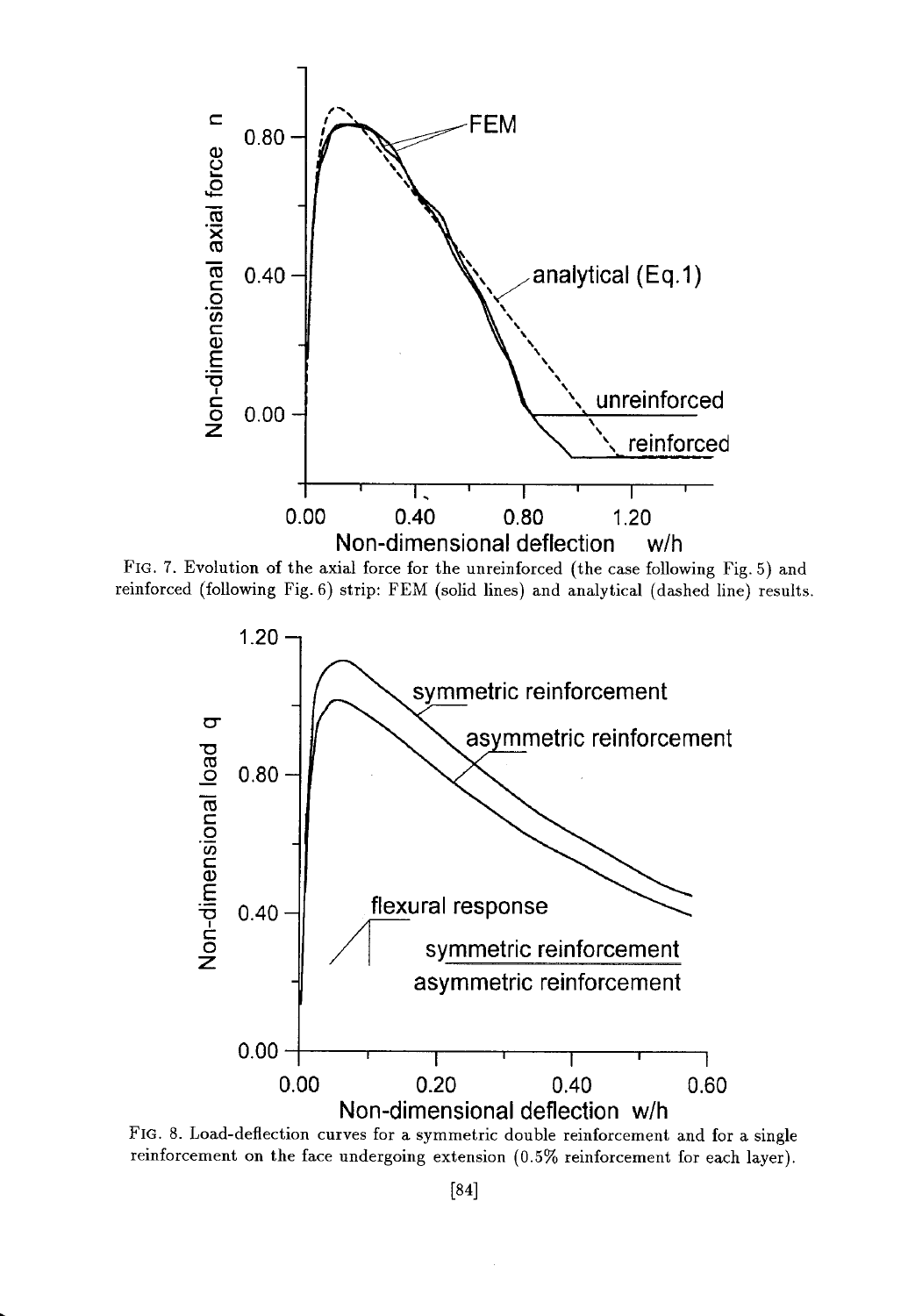symmetric reinforcement, following both the incremental and the approximate analysis. Conclusions concerning the choice of the reduced modulus  $E$  in the approximate approach needed for the best coincidence of its results with the numerical data are the same as those for symmetric reinforcement. The compressed reinforcement seems to have no influence on this choice. It may be interesting to observe that the influence of the compressed reinforcement on the ultimate peak-load is significantly more important than its influence on the purely flexural strength of the structures.

## 4. CONCLUSIONS

The incremental FEM analysis (using the ABAQUS code [14]) for longitudinally restrained clamped strips shows that flexural deformations have a negligible effect on the geometrically nonlinear behaviour of the structure. That concerns, first of all, the phase near the ultimate peak load, when this nonlinearity is of essential importance. That is why the approximate approach [13] based on the post-yield rigid-plastic model but accounting for an elastic longitudinal compliance of the strip (and/or of its supports) may simulate well, at least qualitatively, the real response of elastic-perfectly plastic tensionless structures.

It appears (maybe that it is obvious, but not for the authors) that, even in the large-deformation range, the elastic-perfectly plastic response of beams is a function of only one parameter  $\varepsilon$  (Eq. (2)) representing the elastic compliance of the structure. The response of the structures with different characteristics  $(L/h)$ and  $E/\sigma_c$  ratios) will be the same if the parameter  $\varepsilon$  remains constant. The same situation occurs in the approximate analysis.

To obtain the best coincidence of the approximate results with the results of the complete incremental analysis, the parameter  $\varepsilon$  used in the former approach should be calculated using the modulus  $E$  equal to one half of the concrete Hooke modulus in compression  $E_c$ . For stronger reinforcement, a little better fit will be obtained if the value of  $E$  used is slightly larger, i.e., if:

(8) 
$$
E = E_c(1 + 8\eta)/2.
$$

The symbol  $\eta$  stands for an average intensity (4) of the reinforcement in the tensile zones of the plastic hinges.

Using the above results, the simple formulae (of the complexity level similar to the level in the strength of materials) may be proposed accounting for the arching action, in spite of an unstable character of the response. However, a more extensive parametric study is needed to obtain reliable results. The same concerns extrapolation of the above conclusions to two-way RC slabs.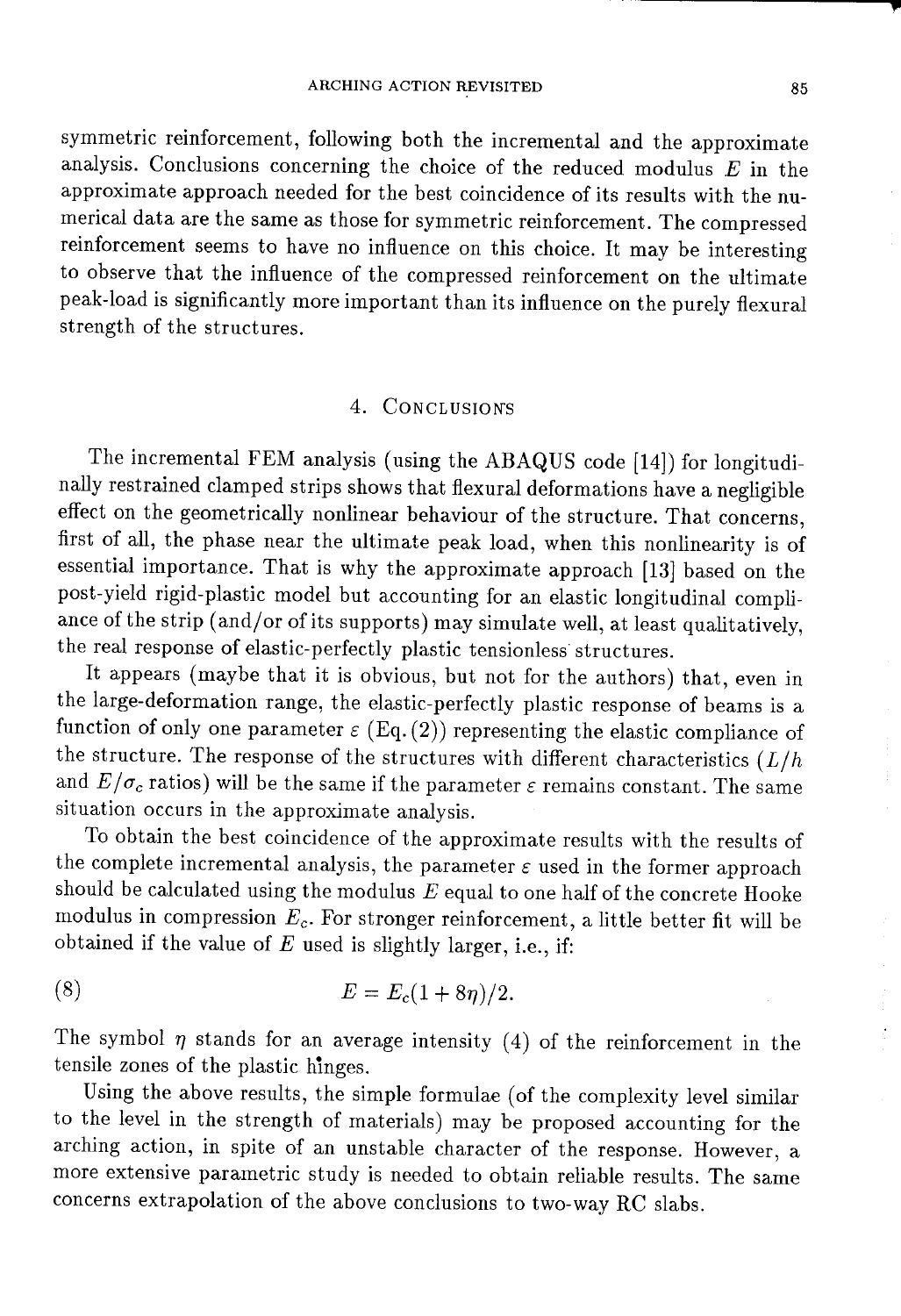## APPENDIX. APPROXIMATE ELASTIC-PLASTIC POST-YIELD APPROACH [13]

To ensure kinematical admissibility of the instantaneous plastic flow of the strip deformed following the plastic collapse mode (Fig. 2), displacement velocities have to be determined by the rigid-body rotation rule. Generalized strain rates in the plastic hinge are equal to displacement rate discontinuities of the adjacent rigid bodies. In the case of the rigid-plastic model assumed in the classical post-yield analysis, the discontinuities are described by the vectors of relative rotation rates. If elastic longitudinal compressibility of the strip is accounted for, a longitudinal displacement rate proportional to the rate of the axial force evolution has to be added. Because of the symmetry of the system, axes of the rotation vectors lie in one horizontal plane (points  $O_n$  and  $O_p$  in Fig. 9) at a distance  $z$  from the middle plane at supports.



FIG. 9. A half-span of a clamped reinforced concrete strip; instantaneous plastic flow at finite deflection  $w$ .

Extension rate of the middle plane  $\lambda$  and the curvature rate  $\kappa$  in the hinges are determined by the rotation rate  $\Theta$  around the supports

(A.1) 
$$
\begin{aligned}\n\dot{\lambda}_n &= \dot{\Theta} z, & \dot{\kappa}_n &= -\dot{\Theta}, \\
\dot{\lambda}_p &= -2\dot{\Theta}(z-w) + \lambda_e, & \dot{\kappa}_p &= 2\dot{\Theta},\n\end{aligned}
$$

with the subscripts  $n$  and  $p$  denoting the negative (support) and positive (midspan) hinges, respectively. The dot denotes differentiation with respect to a time-like kinematical parameter. The elastic shortening rate of the strip  $\lambda_e$  is proportional to variation of the axial force  $N$ :

$$
(A.2) \t\t d\lambda_e = \frac{L}{Eh} dN.
$$

Dimensionless positions  $\xi$  of the instantaneous neutral axes for strain rates and for stresses in the plastic hinges are

$$
\xi = -\frac{2\lambda}{h\dot{\kappa}}
$$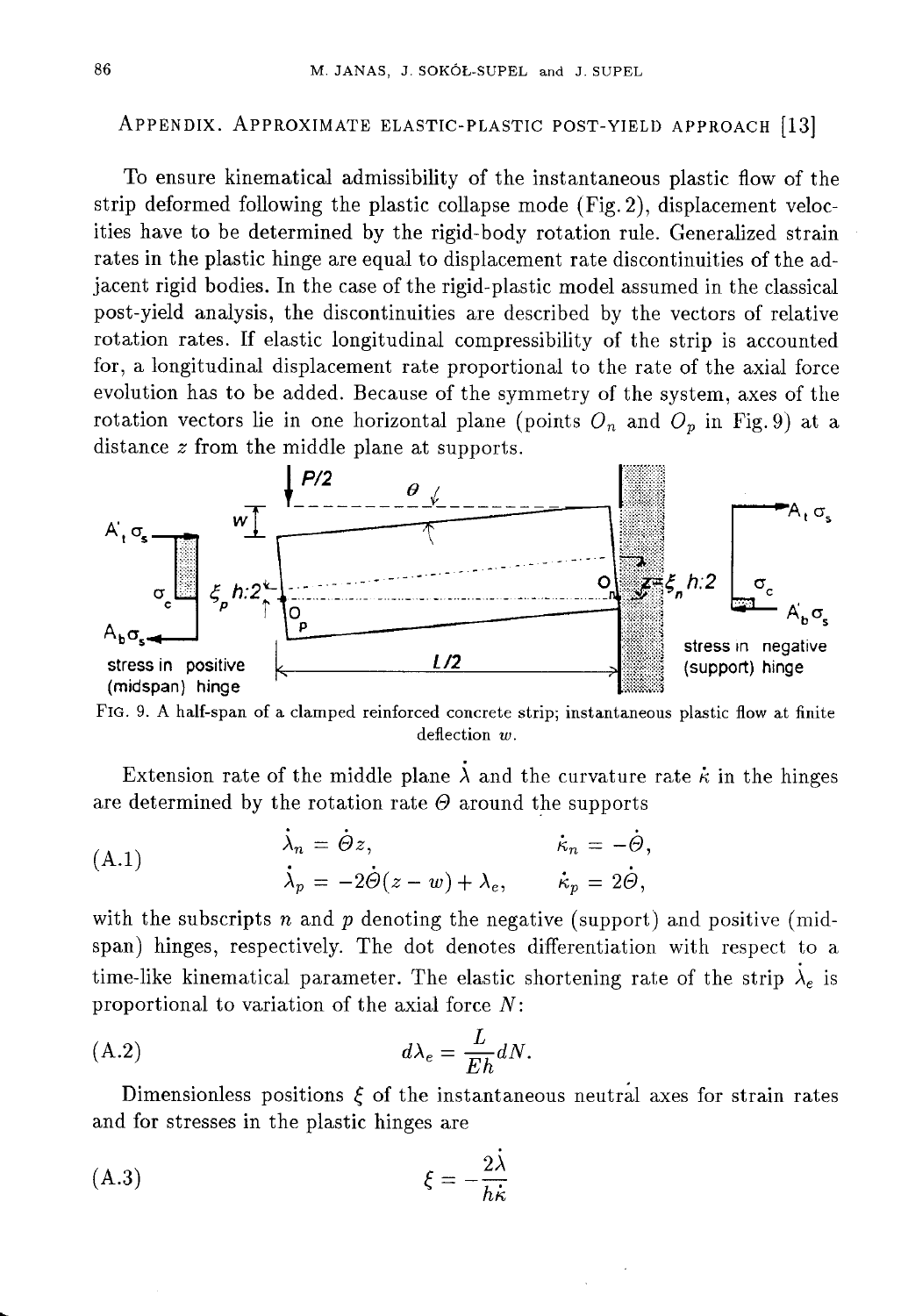and a relation between these positions may be obtained from Eqs.  $(A.1)$ . Using non-dimensional quantities following Sec. 2, this relation may be written as:

(A.4) 
$$
\xi_p = \xi_n - 2\alpha - \frac{2}{\varepsilon} \frac{dn}{d\alpha}
$$

Yield criteria for the cross-section may be expressed, following the stress diagrams given in Fig. 9, in a parametric form:

$$
\begin{array}{lll} (A.5) & m_p = 1 - \xi_p^2 + 4(\eta_b + \eta_t'), & n_p = 1 + \xi_p - 2(\eta_b - \eta_t'), & \dot{\kappa} > 0, \\ & m_n = -1 + \xi_n^2 - 4(\eta_t + \eta_b'), & n_n = 1 - \xi_n - 2(\eta_t - \eta_b'), & \dot{\kappa} < 0, \end{array}
$$

where  $\eta$  denotes intensity of a reinforcement layer following Eq. (4), subscripts b, t concern bottom and top layers, respectively, and  $\eta'$  indicates compressed reinforcement (top in the positive hinge and bottom in the negative one).

In the absence of horizontal external loads, the axial force is constant along the strip and the condition  $n_n = n_p$  gives, together with Eqs. (A.4), (A.5), the following differential equation

$$
\frac{1}{\varepsilon}\frac{dn}{d\alpha}+n=k-\alpha,
$$

where the parameter  $k$  is

$$
(A.7) \t\t k = 1 - \eta_b - \eta_t + \eta'_b + \eta'_t.
$$

Solution of Eq. (A.6), gives, together with the initial condition  $\alpha = 0, N = 0$ , expression for the axial force:

$$
(A.8) \t n = (1 - e^{\varepsilon \alpha}) \left( k + \frac{1}{\varepsilon} \right) - \alpha
$$

Equation of the limit equilibrium of one half of the strip

(A.9) 
$$
\frac{PL}{4M_0} - m_p + m_n + 4n\alpha = 0
$$

gives, together with Eqs.  $(A.5)$  and  $(A.8)$ , expression for a current instantaneous limit load of the deformed structure. It describes the load-deflection curve of the quasi-static response, plotting the non-dimensional load  $q$  versus the nondimensional central deflection  $\alpha = w/h$ :

(A.10) 
$$
q = \frac{PL}{8M_0} = q_Y + (k - \alpha)^2 - \left[k - (1 - e^{\varepsilon \alpha})\left(k + \frac{1}{\varepsilon}\right)\right]^2.
$$

The non-dimensional limit load  $q_Y$  for the longitudinally unrestrained structure  $(N = 0)$  is equal to:

(A.11) 
$$
q_Y = 4(\eta_b + \eta_t) + 2(\eta_t - \eta'_b)^2 + 2(\eta_b - \eta'_t)^2.
$$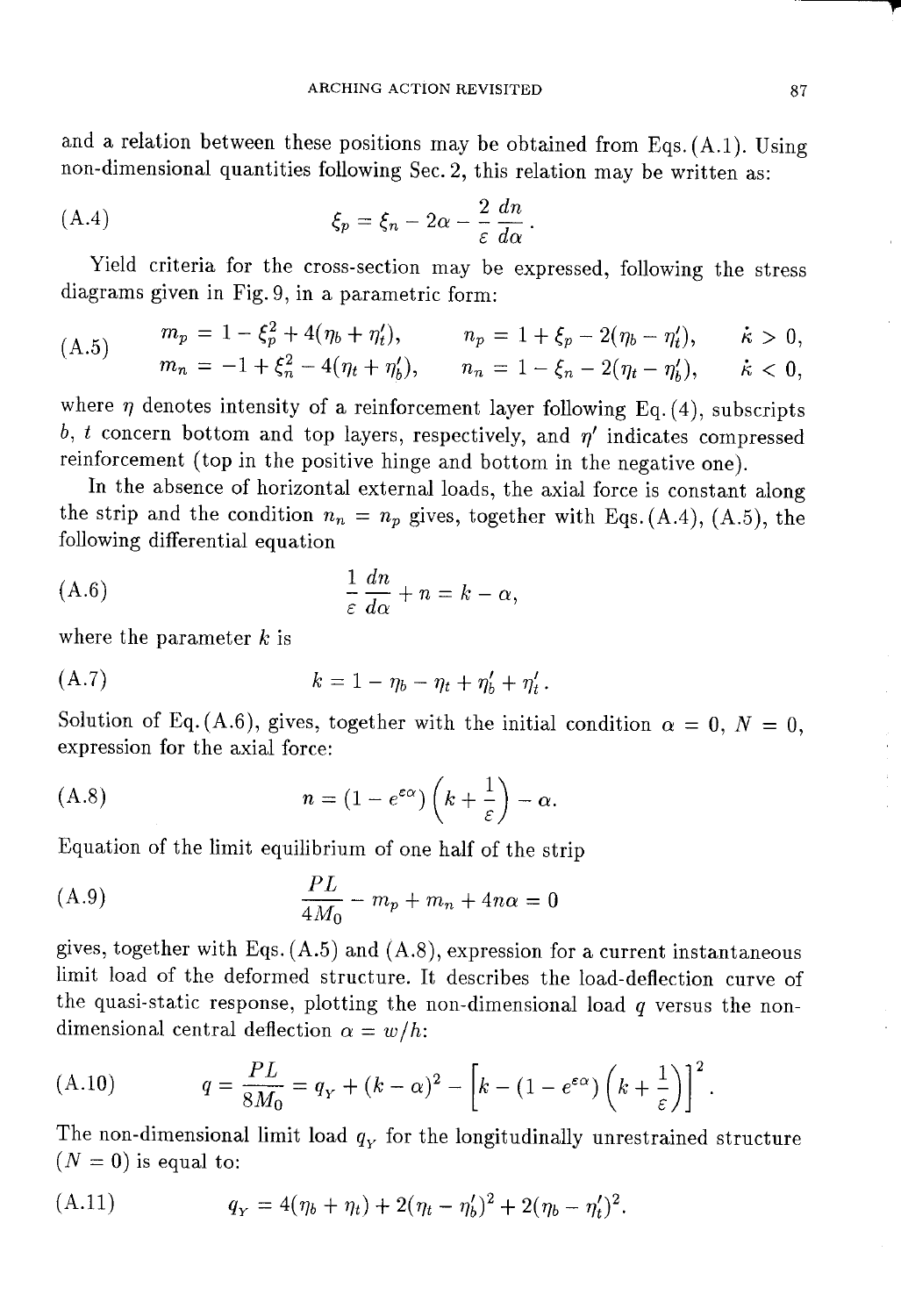The form given above concerns the case when the compressed reinforcement in the cross-section is not stronger than reinforcement in the tension zone.

When the axial force attains its maximum admissible value in the weaker hinge, further process is continued with constant stress resultants. Its results coincide with the rigid-plastic membrane response. Since our main interest concerns the phase of the ultimate peak-load, only the results for two particular cases are given here: for a single reinforcement  $(\eta_b = \eta_t = \eta, \eta' = 0)$ 

$$
(A.12) \t\t q = 8\eta + 4\eta(\alpha - 1),
$$

and for a double symmetric reinforcement  $(\eta_b = \eta_t = \eta'_b = \eta'_t = \eta)$ :

$$
(A.13) \t\t q = 8\eta
$$

The membrane response may be preceded by an intermediate phase. This phase may be of non-negligible extent if the elastic compliance in the overall tension significantly exceeds the compliance of the structure under axial compression (see [13]). This problem will not be discussed here because of the reason given above.

#### REFERENCES

- 1. R.H. WOOD, Plastic and elastic design of plates, Thames and Hudson, London 1961.
- 2. M. JANAS, Kinematical compatibility problems in yield-line theory, Mag. Concrete Res., 19, 33-44, 1967.
- 3. R. M. HAYTHORNTHWAITE, Beams with full end fixity, Engineering, 183, 110-112, 1957.
- 4. C.T. MORLEY, Yield-line theory for reinforced concrete slabs at moderately large deflections, Mag. Concrete Res., 19, 61, 211-222, 1967.
- 5. C.R. CALLADINE, Simple ideas in the large-deflection plastic theory of plates and slabs, [in:] Engineering Plasticity, 93-127, J. HEYMAN, F.A. LECKIE [Eds.], Cambridge Univ. Press, London 1968.
- 6. M. JANAS, Large plastic deformations of reinforced concrete slabs, Int. J. Solids Struct., 4, 61-74, 1968.
- 7. A. SAWCZUK and L. WINNICKI, Plastic behaviour of simply supported concrete plates at moderately large deflexions, Int. J. Solids Struct., 1, 97, 1965.
- 8. R. PARK, Reinforced concrete slabs, J. Wiley, New York 1980.
- 9. A. JACOBSON, Membrane-flexural failure modes of restrained slabs, J. Struct. Div. ASCE, 93, 85-112, 1967.
- 10. K.P. CHRISTIANSEN, The effect of membrane stresses on the ultimate strength of the interior panel of a reinforced concrete slab, The Structural Engng., 41, 261-165, 1963.
- 11. E.H. ROBERTS, Load-carrying capacity of slab-strips restrained against longitudinal expansion, Concrete, 3, 369-378, 1969.

 $\mathcal{L}$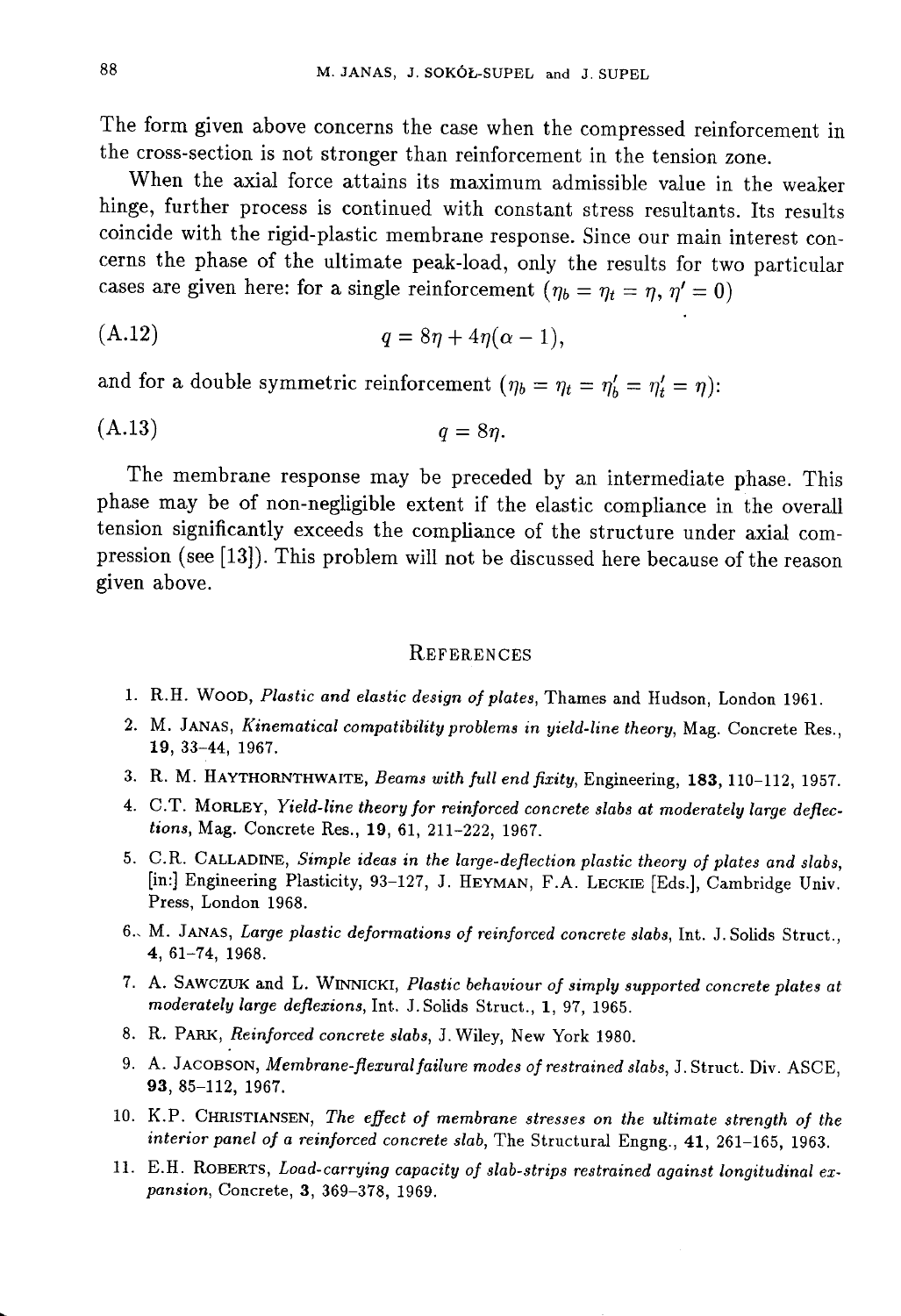- 12. S.S.J. MOY and B. MAYFIELD, Load-deflection characteristics of rectangular reinforced concrete slabs, Mag. Concrete Res., 24, 209-218, 1972.
- 13. M. JANAS, Arching action in elastic-plastic plates, J. Struct. Mech., 1, 277-293, 1973.
- 14. Abaqus, Version 5.4, Hibbitt-Karlsson-Sorensen Inc., 1994.
- 15. H.B. BONDOK, M. JANAS and A. SIEMASZKO, A numerical program for post-yield and inadaptation analysis of space skeletal structures, Proc. Polish. Conf. Computational, Mechanics, 129-137, W. GILEWSKI [Ed.], Publ. Politech. Świętokrzyska, Kielce 1993.
- 16. M.W. BRAESTRUP, Dome effect in RC slabs: rigid-plastic analysis, J. Struct. Div. ASCE, 106, 1237-1253, 1980.
- 17. M.K. DUSZEK and A. SAWCZUK, Stable and unstable states of rigid-plastic frames at the yield-point load, J. Struct. Mech., 4, 33-47, 1976.
- 18. A. SIEMASZKO and J.A. KOENIG, Analysis of stability of incremental collapse of skeletal structures, J. Struct. Mech., 13, 301-321, 1985.
- 19. M.W. BRAESTRUP and C.T. MORLEY, Dome effect in reinforced concrete slabs: elasticplastic analysis, J. Struct. Div. Proc. ASCE, 106, 1255, 1980.
- 20. J.S. KUANG and C.T. MORLEY, A plasticity model for punching shear of laterally restrained slabs with compressive membrane action, Int. J. Mech. Sci, 35, 371-385, 1993.
- 21. M. JANAS, Snap-through in RC beams under transversal loads [in Polish], IFTR Reports, Nr. 32, 1975.

#### POLISH ACADEMY OF SCIENCES INSTITUTE OF FUNDAMENTAL TECHNOLOGICAL RESEARCH.

e-mail: mjanas@ippt.gov.pl e-mail: jsokols@ippt.gov.pl e-mail: jsupel@ippt.gov.pl

Received December 5, 1996.